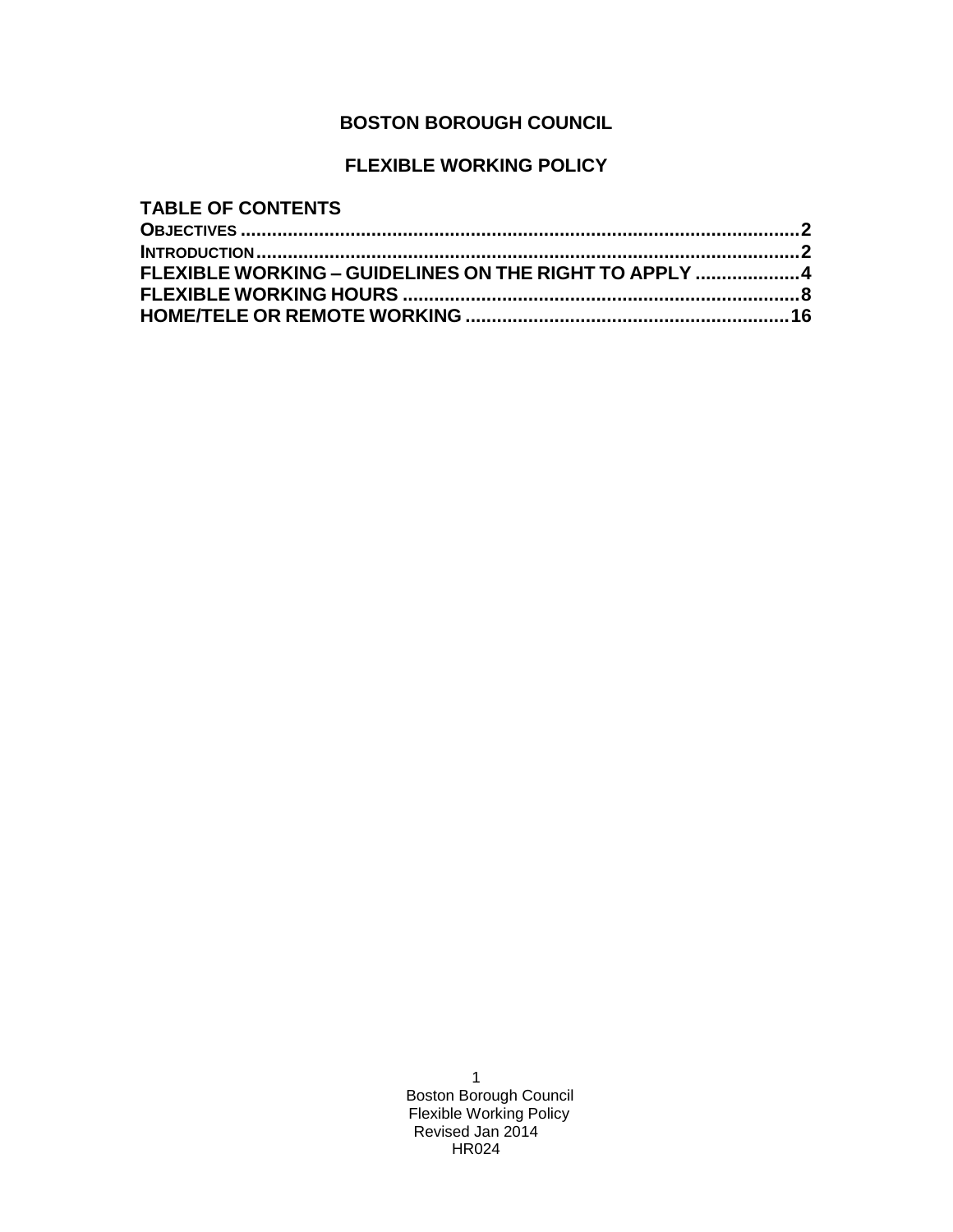### **OBJECTIVES**

This policy has been developed to increase the flexibility of the workforce to meet the changing needs of the organisation and to provide enhanced work life balance for employees.

Research has shown that flexible working opportunities which allow employees to balance their work and home lives effectively can have a positive impact on productivity as they are able to plan working time to fit with their own responsibilities.

Flexible working can also generate broader environmental benefits by reducing vehicle usage which is in line with the Council's Travel Plan and Environmental Policy commitments.

The Council understands that in order to maximise potential in the working environment and to ensure excellence in service delivery it must look to challenge the conventional methods of service delivery and employment practice to ensure that employees needs are linked successfully with the demands of service provision.

This policy does not provide for an automatic right to work flexibly as there may always be circumstances when managers are unable to accommodate the employees desired work pattern. However a framework is provided by which employees and managers can request different patterns of work to meet their own needs and those of the organisation.

Flexible working includes but is not limited to: Flexi time Job Sharing Part time working Annualised hours Compressed hours Term time working Home-working Tele-working Remote working Career/Employment Breaks

### **INTRODUCTION**

Flexible working should be voluntary for both employees and the organisation unless particular flexible working arrangements are specified at the time of a post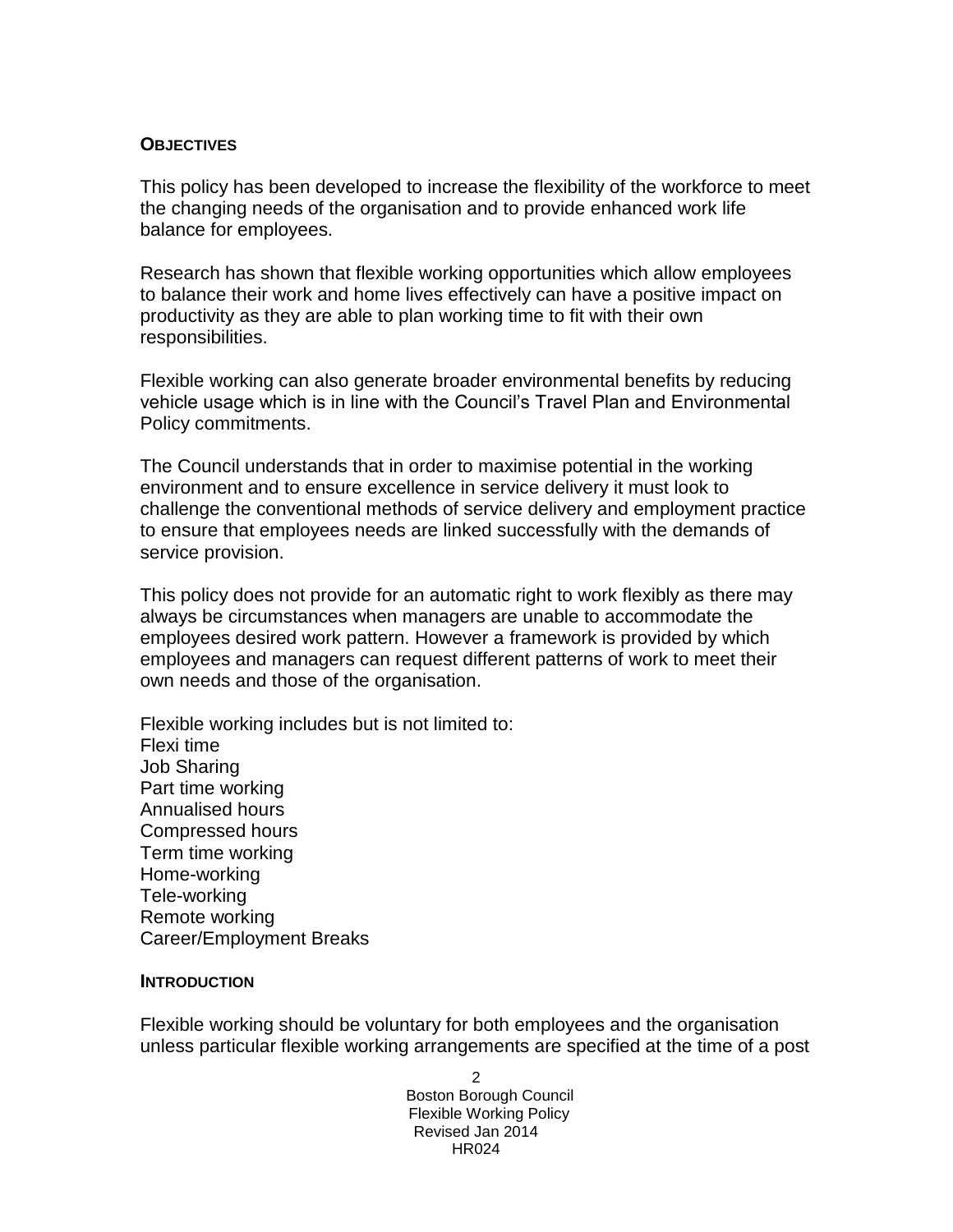being advertised i.e. annualised hours, to fit in with service delivery aims or the needs of a post change specifically over a period of time. Managers will consider flexible working requests and will endeavour to balance employees needs with those of the Council.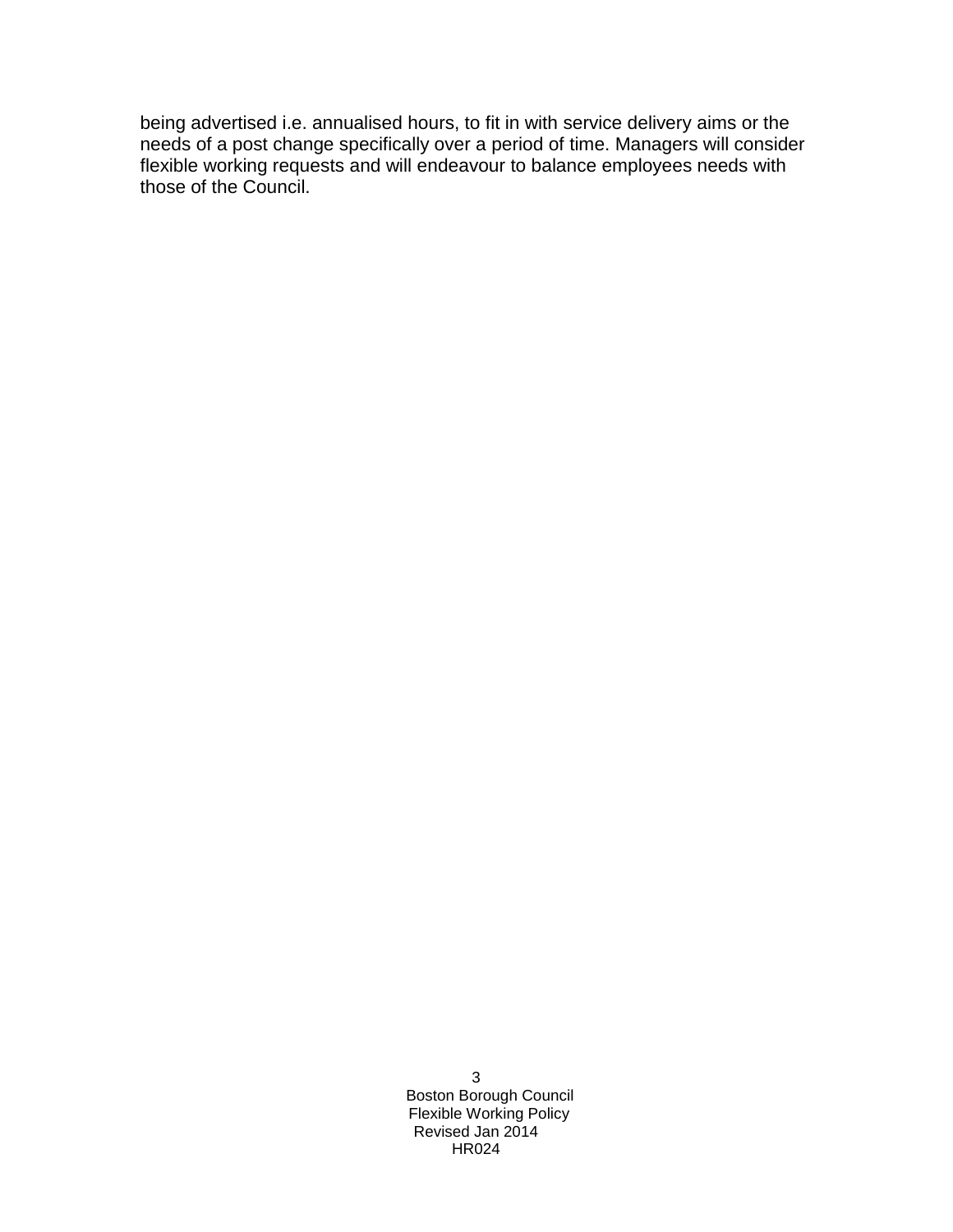# **FLEXIBLE WORKING – GUIDELINES ON THE RIGHT TO APPLY**

Employees who are parents of children aged under 16 or of children with a disability<sup>1</sup> aged under 18 have the right to apply to work flexibly. Applications must be made at least 14 days before the child's  $6<sup>th</sup>$  or 18<sup>th</sup> birthday. From  $6<sup>th</sup>$ April 2007 a Carer also has the statutory right to request flexible working. Employees must be caring for or expect to be caring for an adult i.e. a person aged 18 years or over.

Boston Borough Council has a statutory duty to consider any applications seriously. Applications from other employees will be considered.

The right to request flexible working is not an automatic right to work flexibly as there will be circumstances when the Council is unable to accommodate the employees desired pattern of work. The regulations provide examples of specific business reasons when a request may be refused. An example of this would be the burden of additional costs to the Council.

The guidelines are designed to facilitate discussion between the Council and employees to consider flexible working and where practicable to find a solution which suits both parties.

Where the guidelines refer to employees making requests and the employer notifying of decisions "in writing" the forms attached as appendices should always be used.

## **ELIGIBILITY**

In order to make a request you must:

- be an employee
- have 26 weeks continuous service with Boston Borough Council at the date the application is made
- not have made another application to work flexibly under the right during the last 12 months
- Be able to prove that they meet all the below criteria in particular with regard to their relationship with the child or adult.

# **For children**

- have a child under 16, or under 18 in the case of a child with a disability
- $\bullet$  Be the mother, father, adopter, guardian, special guardian<sup>2</sup> or foster parent of the child or are married to, or the partner (including same sex partner) of a child as described above.

l  $1$  A child with a disability is a child who is entitled to Disability Living Allowance

<sup>&</sup>lt;sup>2</sup> A Special Guardian has responsibility for all aspects of caring for a child and they are likely to be relatives or foster parents who have en existing relationship with the child. This category of parental responsibility provides permanence for a child without the need for legally separating the child from their birth family as with adoption.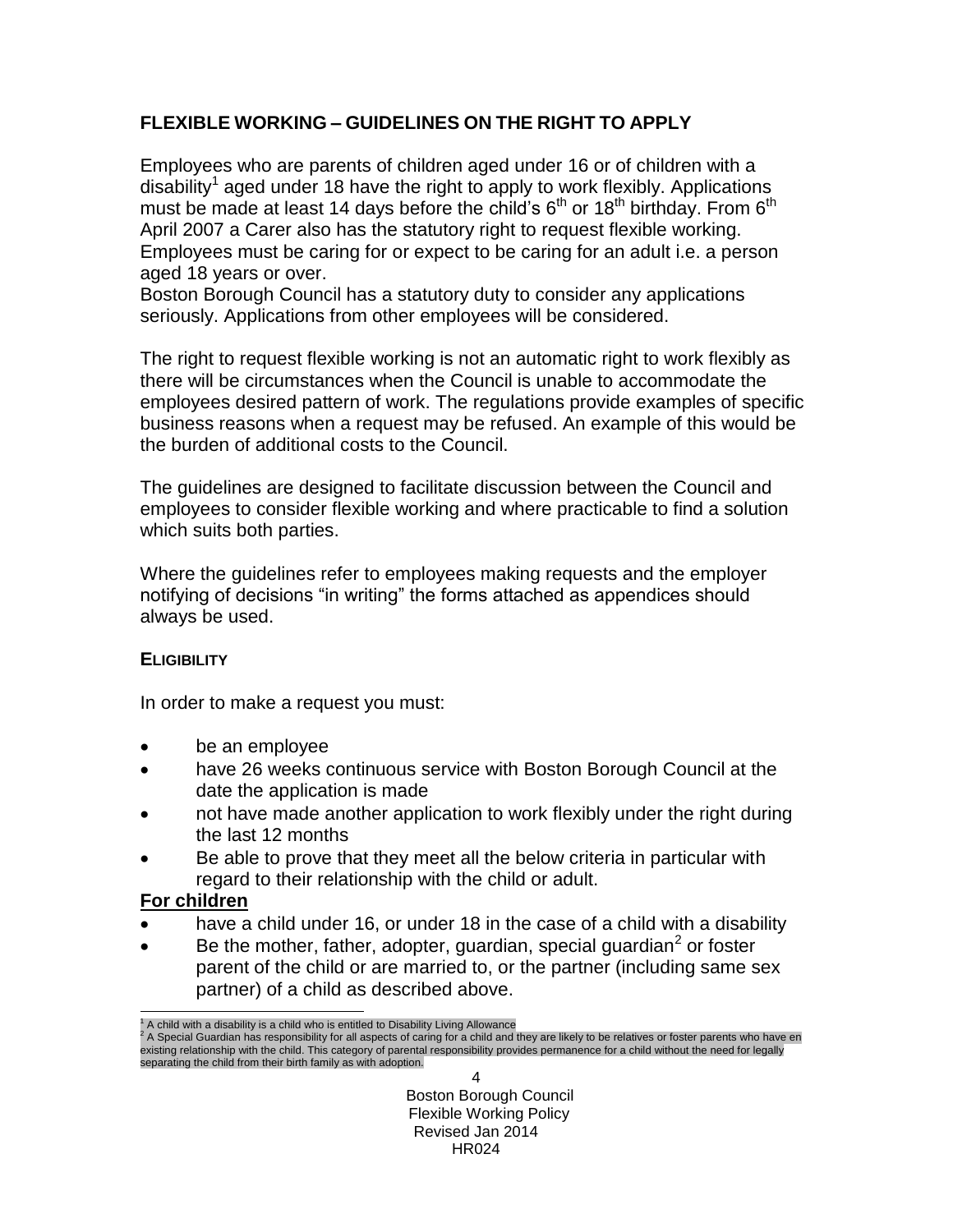- Other relatives of the above are not entitled to make a request.
- make the application no later than 2 weeks before the child's  $16<sup>th</sup>$  birthday or  $18<sup>th</sup>$  birthday in the case of a child with a disability
- have or expect to have responsibility for the child's upbringing
- be making the application to enable them to care for the child

# **For carers**

- $\bullet$  Be married to (or the partner of civil partner of) the adult, a relative<sup>3</sup> of the adult or live at the same address as the adult
- Be caring or expect to be caring for the adult when the flexible working request is made in relation to caring for that adult.

This does not preclude any other employees from making a request under the Flexible Working Policy and such requests will be considered using the same method.

## **SCOPE OF THE REQUEST**

Eligible employees will be able to request:

- a change to the hours they work
- a change to the times when they are required to work
- to work from home or another location

This covers different methods of working as outlined in Page 1.

## **CONSIDERATIONS (FOR EMPLOYEES PRIOR TO SUBMITTING AN APPLICATION FOR FLEXIBLE WORKING)**

## **Employees should consider:**

Their own domestic needs

 $\overline{a}$ 

The impact of their proposed changed working pattern on colleagues, office cover and service provision

If the Council cannot agree to the request it will be on one or more of the following grounds:

- The burden of additional costs
- The detrimental impact on meeting customer/service demands
- An inability to re-organise or re-distribute work among other existing staff
- An inability to recruit additional staff (this may be particularly the case where the request leaves "odd" hours to be filled
- A detrimental impact on quality or performance

 $3$  A relative is the parent(inc in-law & step), adopted, guardian, special guardian, siblings (inc. step and in-law), uncle, aunt or grandparent and includes adoptive relationships and relationships of the full blood or half blood, or in the case of an adoptive person such of those relationships would exist but for the adoption.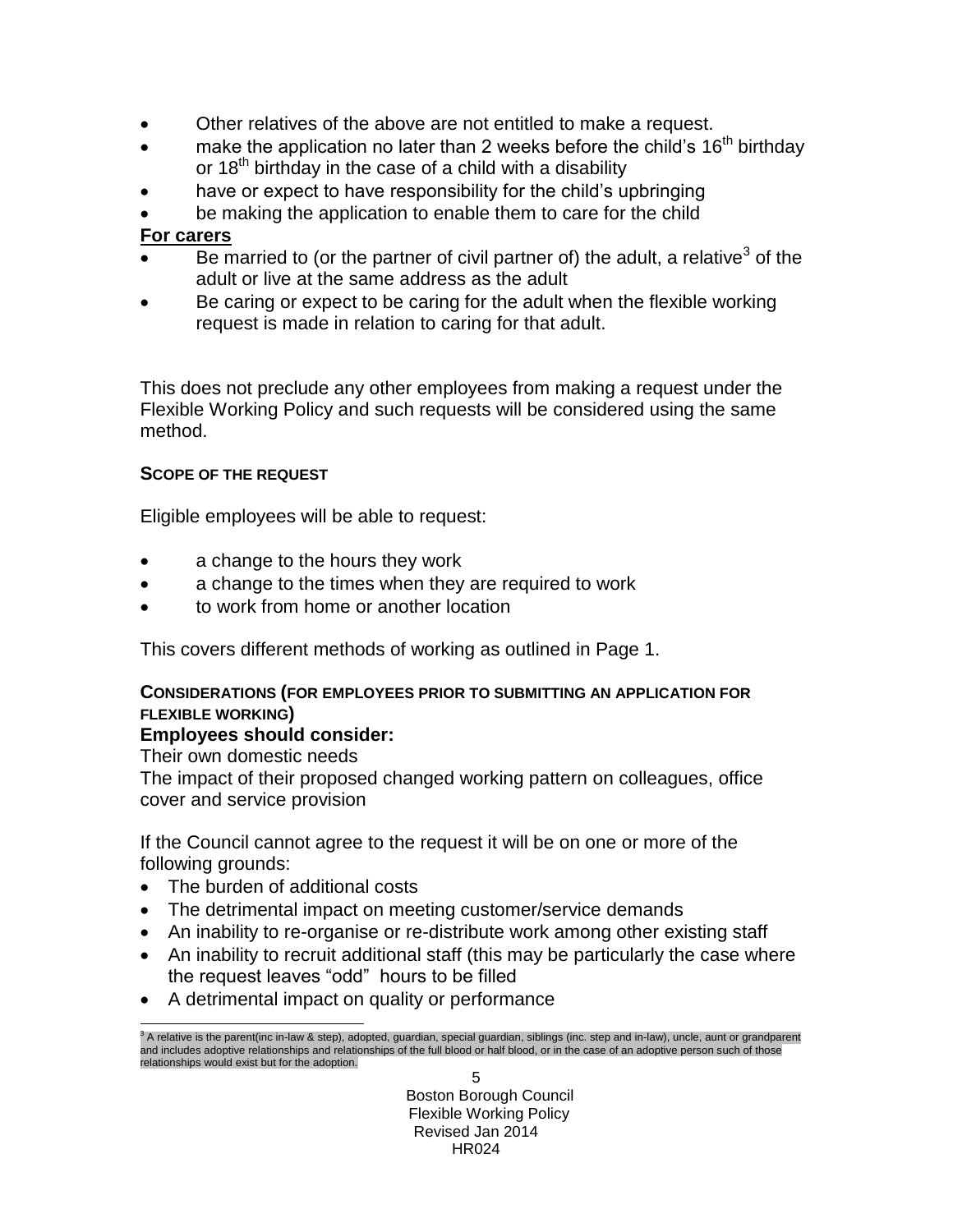- There is insufficient work available during the hours the employee is requesting to work
- Other structural changes are planned

Where requests are agreed this will normally constitute a permanent change to the terms and conditions of the employee concerned.

## **PROCEDURE**

Employees should make an initial request in writing to their Line Manager. If the request cannot be agreed immediately, within 28 days of the date of receiving the request their Line Manager should arrange to meet with the employee in question to discuss the request and also to consider alternative work patterns should it be felt that the initial request would not be suitable. The employee is entitled to bring with them a colleague or Trade Union representative to the meeting. A representative from People Services may also attend.

Unless the change in arrangements is minor i.e. a minor reduction in the number of hours worked or change to days of work, People Services should always be consulted about any requests for flexible working. Notification of **any** changes should be given to People Services so that the necessary documentation can be prepared.

Where changes may be fundamental the service manager should discuss possibilities with their Head of Service prior to agreeing any changes.

Within 14 days after this meeting, the line manager will write to the employee either to agree to a new work pattern and a start date OR to provide clear business ground(s) as to why the application cannot be accepted and the reasons why the ground(s) apply in the circumstances. Where an application is granted, it may be in the best interest of both parties to agree to a trial period.

## **APPEALS PROCEDURE**

The employee may appeal in writing to their Head of Service within 14 days of the decision being notified to them.

Within 14 days of receiving the appeal the Head of Service will meet with them to discuss the appeal. Again the employee is entitled to bring with them a colleague or Trade Union representative to the meeting. A representative from People Services may also attend.

Within 14 days of this meeting the employee will be notified of the outcome in writing with an explanation as to how the decision has been arrived at.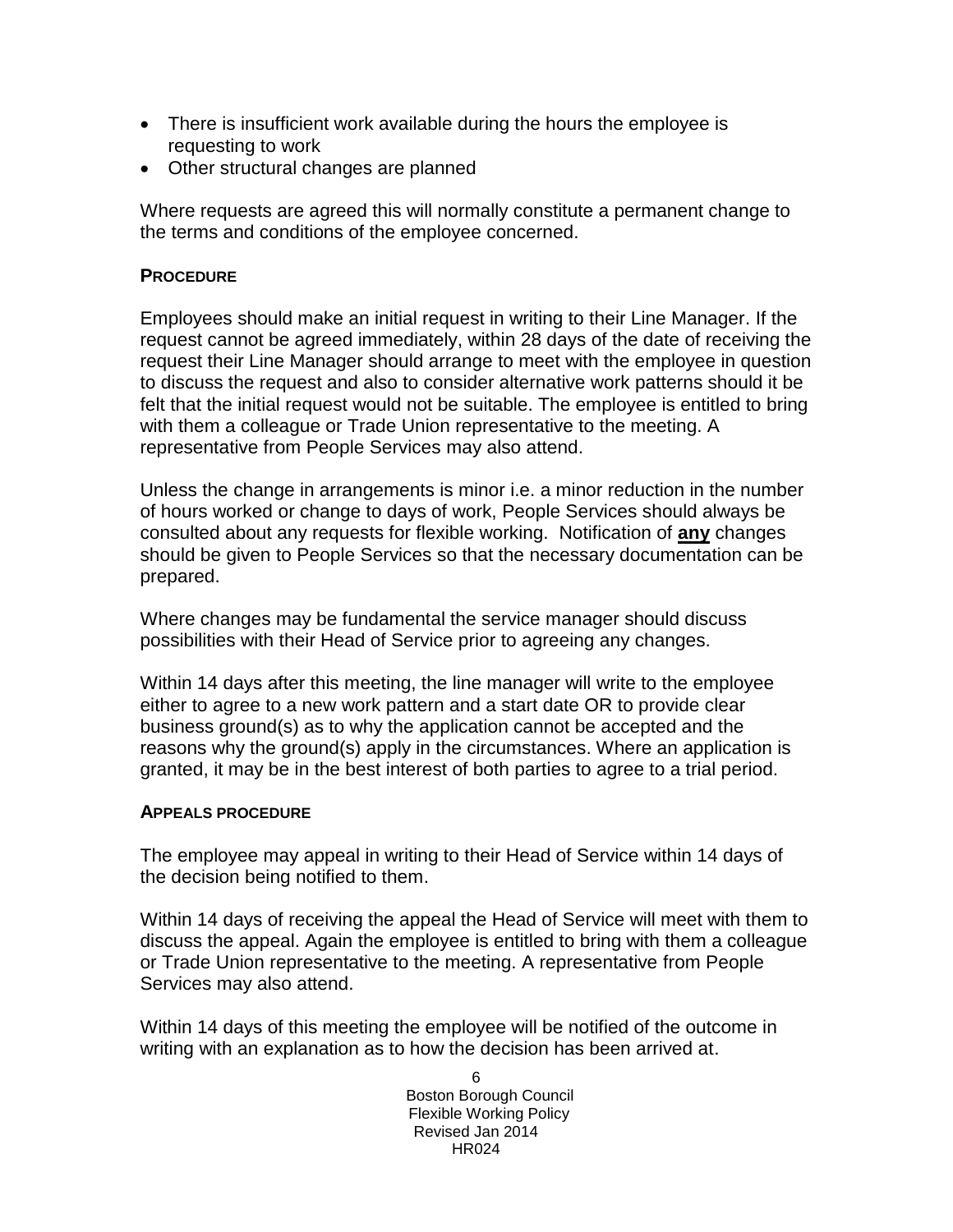Should the employee still not be satisfied with the outcome, they may write to their Director. The same procedure will apply as above. Should the employee still not be satisfied they may write to the Chief Executive. Again, the same procedures will apply as above.

In specific circumstances as a last resort third party involvement may be considered.

## **TIMESCALES**

The timescales specified above may be varied with the joint agreement of the employee and employer using Form F.

Only 1 request is permitted within a 12 month period.

### **WITHDRAWING THE REQUEST**

If at any time an employee wished to withdraw a request during the process they may do so in writing. Employees should be aware that should they do this they will not have the right to make another application in the following 12 months. However the Council will not act unreasonably with regards to this if a change to working arrangements can be facilitated to the mutual benefit of both parties. A request may also be considered as being withdrawn if any employee should fail to attend a meeting without reasonable cause more than once or unreasonably refuses to provide the employer with information it requires to assess the request.

Any request made and accepted under this policy will constitute a permanent change to the employees contractual terms and conditions (unless otherwise agreed by both parties). There will be no automatic right to revert back to the previous working patterns. If any agreed arrangements are not working either party can request to revert back to prior arrangements and this will be given due consideration.

These guidelines are not designed to prevent employees from informally discussing potentially different working arrangements with their Line Manager.

This procedure should be followed for all requests to work flexibly, outside of the flexi time system.

The [flexi time system](#page-7-0) is detailed below and will accommodate a range of needs due to its accommodating format.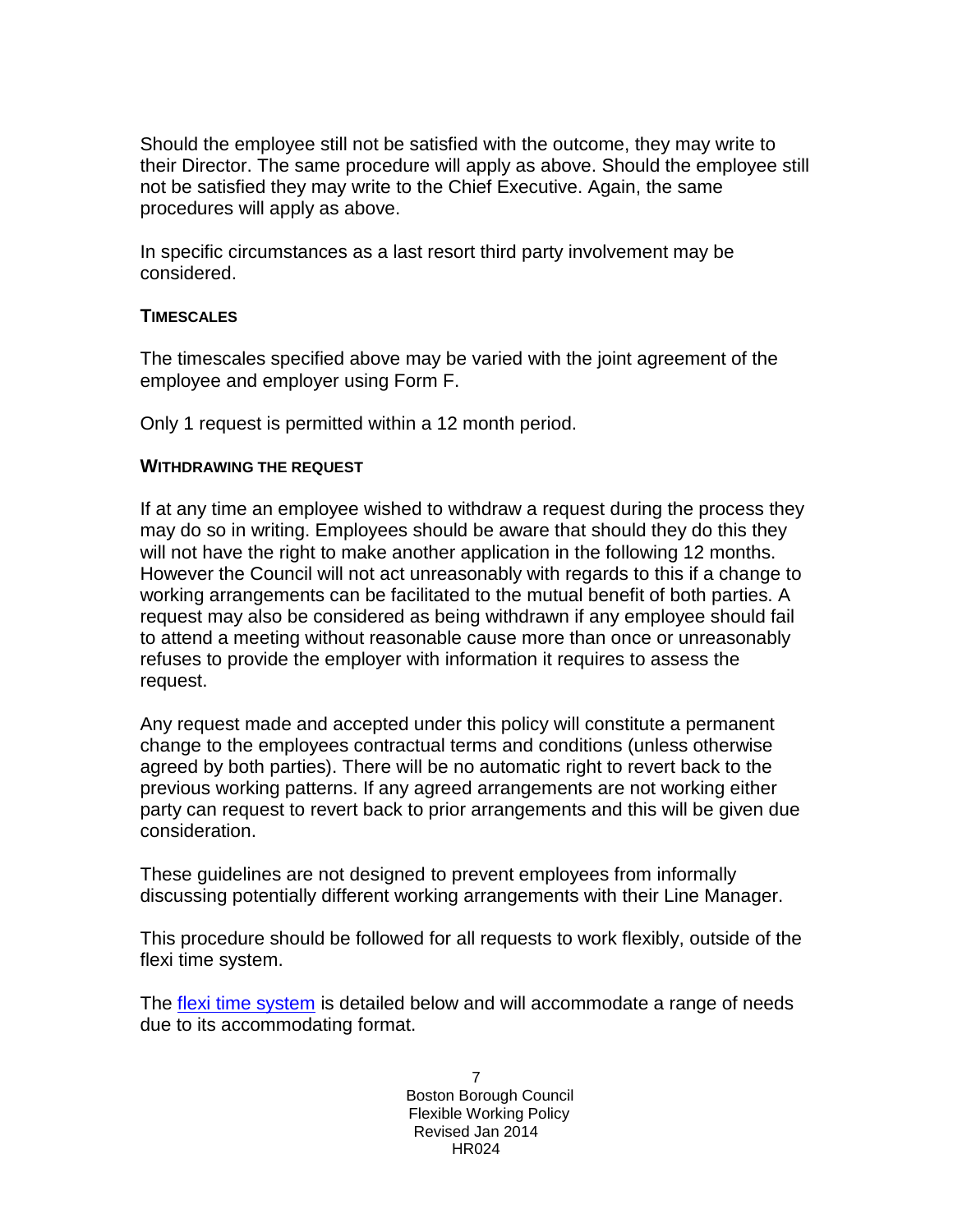# <span id="page-7-0"></span>**FLEXIBLE WORKING HOURS**

## **INTRODUCTION**

The Flexible Working scheme will enable employees to organise their working hours so that they may have some measure of freedom as to when they work.

The scheme, however, is designed and operated in such a way as to maintain the efficiency of the Borough Council and the services it provides.

The success of the scheme depends on the co-operation and goodwill of all employees.

Employees will therefore be required to agree their working times with their Line Manager having regard to both their current workload and to the overall pattern of work in their section which may vary over time.

Employees will be required to obtain the express agreement of their Line Manager to their proposed 'pattern of work' within the flexi-time scheme. This is to ensure that proper cover is provided for all the offices at all times and to enable a degree of certainty as to when employees are working. Any variation of the agreed pattern of work will be by express agreement with the Line Manager.

## **AGREED PATTERN OF WORK**

Employees will agree expressly with their Line Manager what their pattern of work will be. For example, employees may wish to start work at 7.30am every day or finish work at 6.30pm every day.

This arrangement must fit in with the Section's work pattern and that of colleagues to ensure offices are satisfactorily covered at all times.

## **FLEXIBLE LUNCH BREAK**

A minimum of 30 minutes must be taken whether or not employees leave their workplace.

Employees should ensure that they take a suitable rest break from their work over the lunchtime period. (See Working Time Regulations below)

Such breaks should not be left to the end of the working day!

### **STANDARD WORKING TIMES**

For the purpose of crediting authorised absences the following STANDARD WORKING TIMES will apply for full-time workers (part time workers should be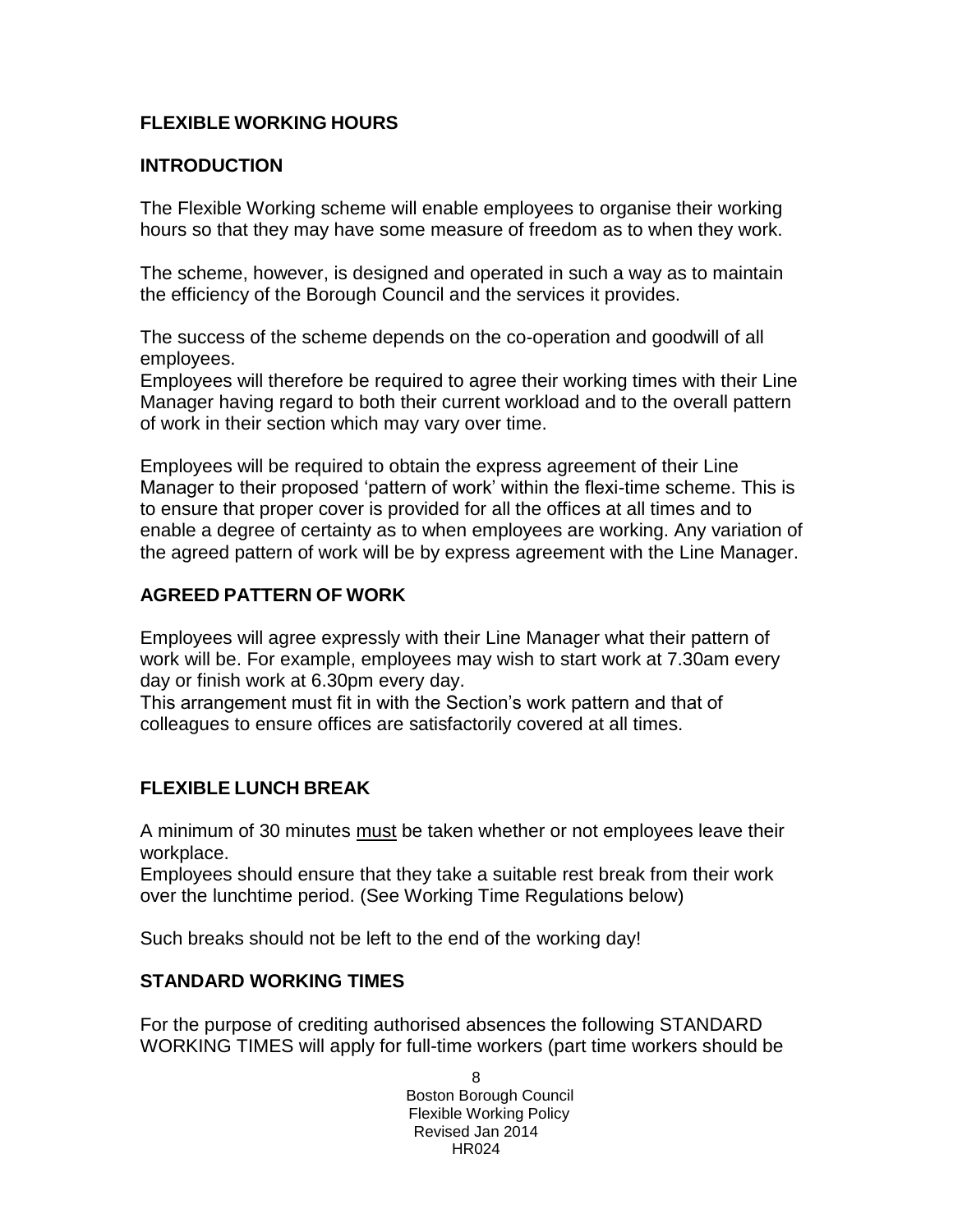calculated pro rata):-

Week 37 hours Day **7 hours 24 minutes** Half day 3 hours 42 minutes

## **ACCOUNTING PERIOD**

The accounting period will be four weeks. This will continue to operate although there is now no limit on flexi debit/credit balances.

## **DEBIT HOURS**

DEBIT HOURS are the number of insufficient hours worked against the employees contracted hours. Employees should not consistently maintain a debit balance and are expected to work sufficient hours for the proper performance of their duties.

Managers and staff are responsible for ensuring that contracted hours are worked.

## **CREDIT HOURS**

Credit hours are the number of hours worked in excess of the total hours against the employees contracted hours

## **FLEXI-LEAVE**

Flexi-leave may be taken with the prior authorisation of the line manager either as one day or two half days (i.e. 1 x 7 hours 24 minutes or 2 x 3 hours 42 minutes, or the equivalent of 1 day or 2 half days for part-time employees) during an accounting period.

### **NORMAL WORKING DAY**

Services to members of the public must be available throughout the NORMAL WORKING DAY.

The normal working day for office based staff is-

| Monday to Thursday | $8.45$ am $-5.15$ pm  |
|--------------------|-----------------------|
| Friday             | $8.45$ am - $4.45$ pm |

Arrangements will therefore have to be made, where appropriate, to ensure that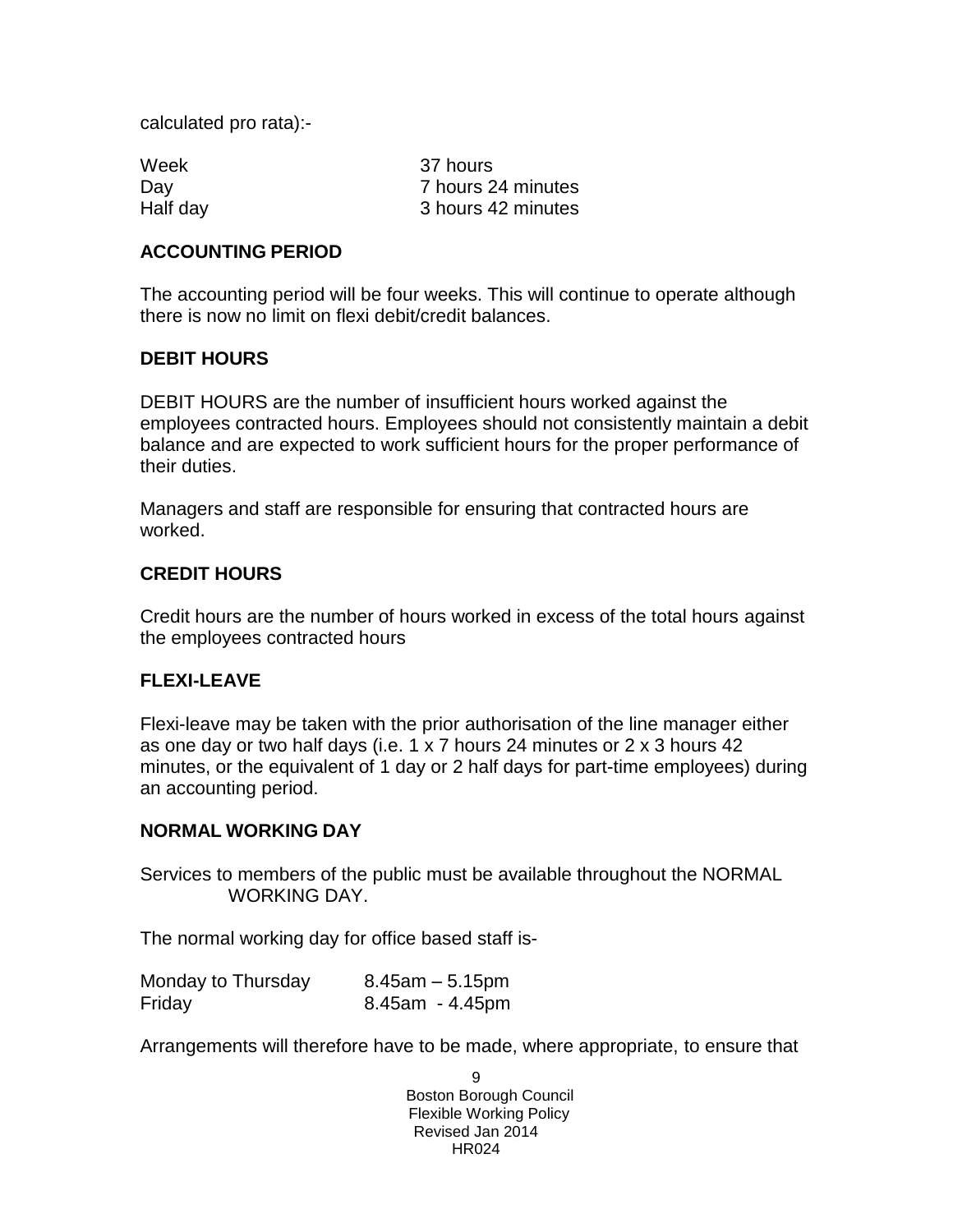sufficient employees are available during the above times.

## **TIME RECORDING & SYSTEMS**

Employees participating in the flexible working hours scheme are required to record their working times on a daily basis using an Excel spreadsheet. The spreadsheet is displayed in a week to view format. For assistance with this spreadsheet please contact a member of People Services. Employees should ensure that their line managers have unrestricted access to their flexi records. Employees should also ensure that they maintain adequate records over a period of time. No flexi credit will be allowed if records do not exist to support this.

On arrival at the workplace at the start of each day employees are required to record their arrival by entering their arrival time onto the spreadsheet

At lunchtime employees should record the start and finish of their lunch break. Remember a minimum lunch break of 30 minutes must be taken regardless of whether they leave the office.

On final departure from your workplace for the day, you are required to record your departure.

## **OVERTIME**

All overtime must be authorised in advance by the appropriate manager and in accordance with the terms and conditions of service.

Authorised overtime will be paid under the normal payment for overtime provisions. Overtime is not paid for less than 30 minutes work. Flexitime will be taken instead of overtime payments if work is within the flexi band time for those eligible for the flexi time scheme.

This will be agreed by the Director in consultation with the employees concerned

Hours worked as overtime will not count as credit for flexi time purposes.

## **LEAVE**

## **ANNUAL LEAVE**

If you are on annual leave you will normally be credited 7 hours 24 minutes for one day and 3 hours 42 minutes for a half day, or the equivalent for part-time employees.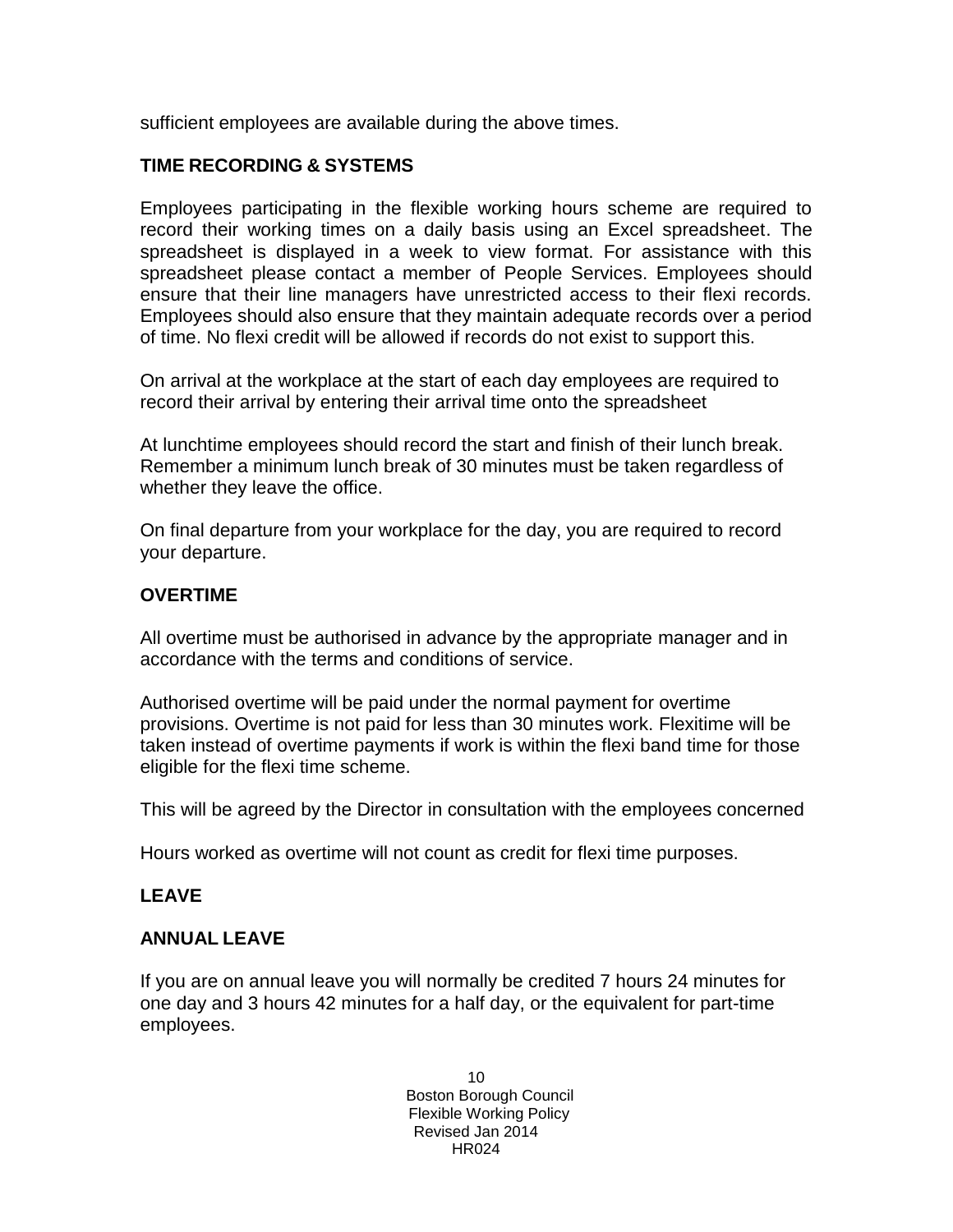# **SPECIAL LEAVE**

When special leave is granted you will normally be credited 7 hours 24 minutes for one day and 3 hours 42 minutes for a half day, or the equivalent for part-time employees.

## **FLEXI-LEAVE**

Flexi-leave may be taken with prior authorisation and with reasonable notice either as full days or half days..

One day flexi-leave will be a 7 hours 24 minutes debit (Monday-Friday) or the equivalent for part-time employees.

A half-day flexi-leave will be a 3 hours 42 minutes debit (Monday-Friday) or the equivalent for part-time employees.

Applications should be made for flexi-leave on the annual leave card.

The necessary credit hours need not be acquired in advance of applying for flexileave however flexi balances must be monitored by employees and managers to ensure contracted hours are worked.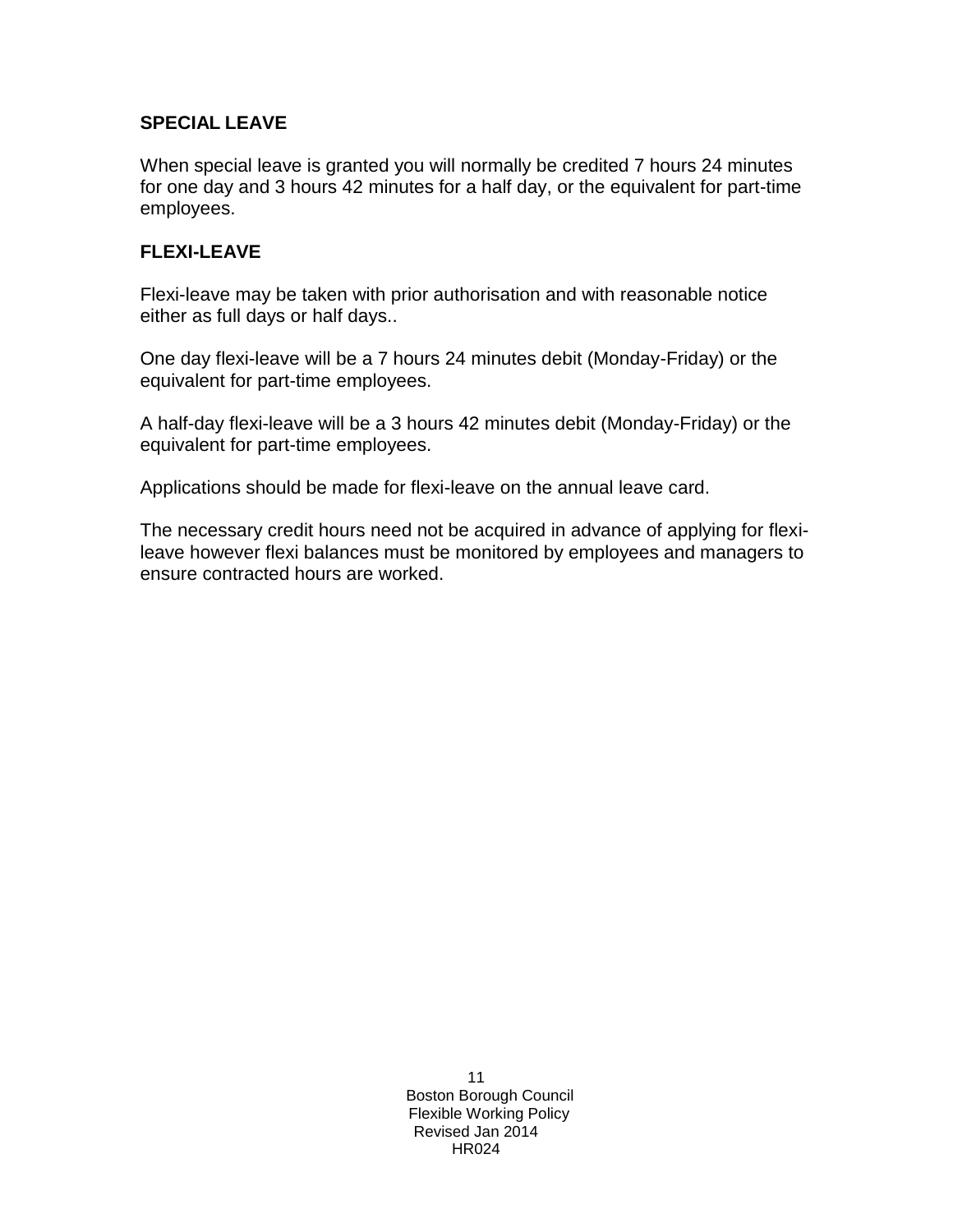# **AUTHORISED ABSENCES**

# **DUTIES OUTSIDE THE WORKPLACE AFTER ARRIVAL**

You will normally be required to report to your workplace prior to undertaking any official duties away from the workplace. You therefore record your arrival in the normal way.

At the end of your day you record your departure in the normal way.

If you return to your workplace during the lunch period and have not had a lunch break while away from the office you should record yourself out and in on your records in the normal way and take your lunch break. It is not permissible for you to forgo your lunch break in favour of accruing flexi time.

# **DUTIES AWAY FROM THE WORKPLACE WITHOUT REPORTING AT THE WORKPLACE FIRST OR RETURNING TO THE WORKPLACE AFTERWARDS**

Occasionally some mornings you will be required to proceed direct to a location other than your workplace. In this event the start of the working day will be agreed with your line manager and should be recorded as such on your flexi records as soon as you return to base.

It may also on occasions be more convenient to proceed home direct from a location other than your workplace. In this event the end of your working day will be agreed with your line manager, again this should be recorded as such on your flexi records as soon as you return to base.

# **TRAVELLING TIME**

When you are on official duty out of the Borough Council area you will receive a credit of 7 hours 24 minutes or pro rata for part-time employees. Part time workers should not be unduly disadvantaged when on official business for more than their normal working day i.e. part time workers out of the office on official business for a full day would receive 7 hours 24 minutes credit for this.

# **ILLNESS**

If you are off work through illness you are allowed a credit of 7 hours 24 minutes for each full day and 3 hours 42 minutes for each half a day or the equivalent for part-time employees.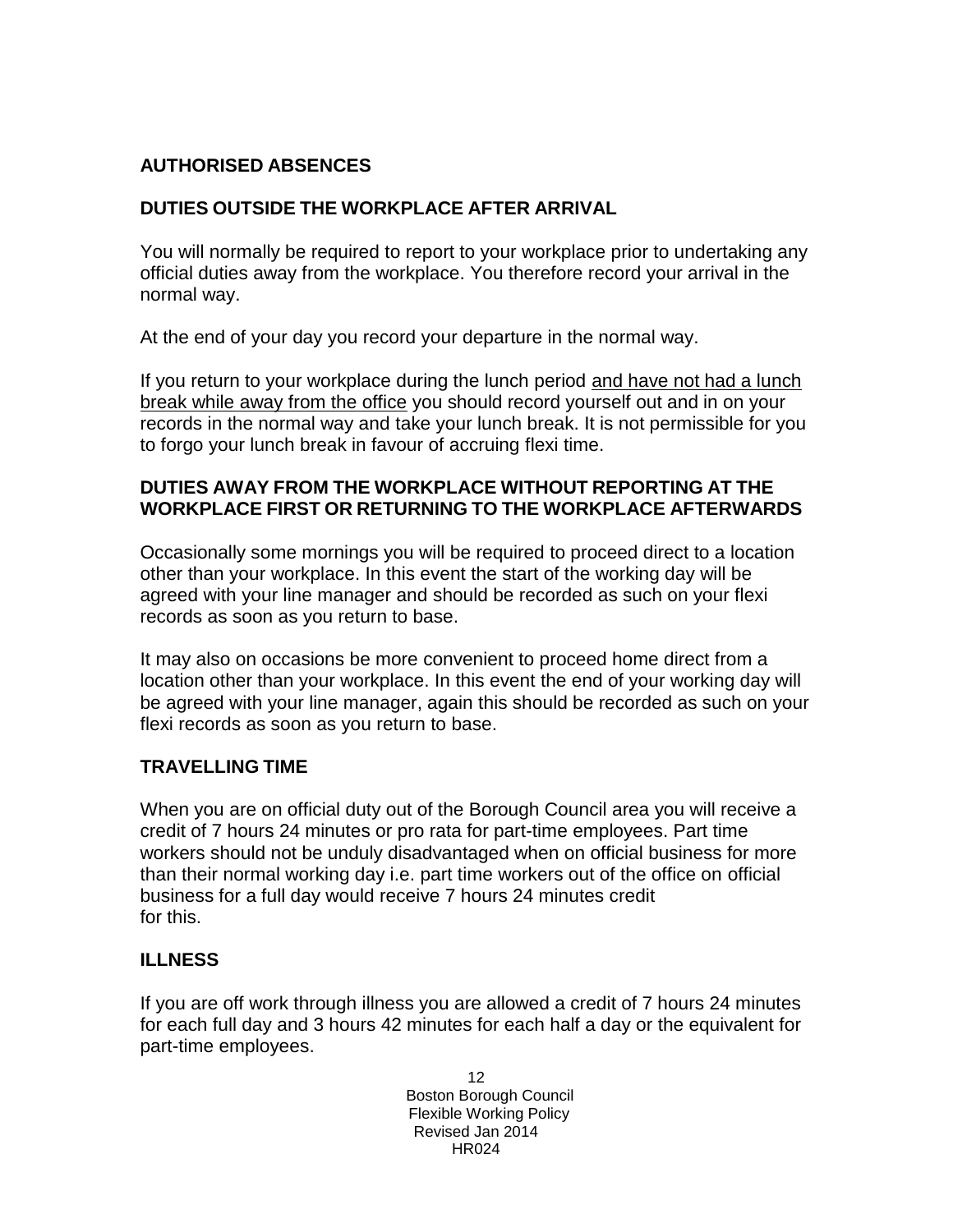# **EMERGENCY ILLNESS AND DENTAL TREATMENT**

If you are taken ill or require emergency medical or dental treatment during the course of the day you will be allowed a credit for any period of absence within the normal working day up to a maximum of 7 hours 24 minutes.

# **HOSPITAL, DOCTOR, DENTAL AND OPTICIAN APPOINTMENTS**

These types of appointments should normally be in your own time. With the flexi time provision there should be adequate opportunity for this to be accommodated. Hospital appointments for cancer screening i.e. cervical/ testicular, may be taken during work time where this is unavoidable and time will be credited. Where you have a hospital appointment or where appointments are unavoidable in work time you will be required to show proof of the appointment and discuss the circumstances with your Line Manager. You may be required to work back any time taken.

Attendance at Blood Donor sessions will also be credited, provided prior approval has been given by the line manager.

# **TRAINING**

If you attend a training course, anywhere other than the Municipal Buildings and are absent for a full day you will be allowed a credit of 7 hours 24 minutes. Part timers will be treated the same as for travelling time.

# **DAY RELEASE, EXAMINATIONS AND PRE-EXAMINATION STUDIES**

Authorised absences for day release, examinations and pre-examinations studies in

accordance with the Conditions of Service will be allowed a credit which shall not extend beyond the normal working day. Please check with People Services for specific occurrences.

# **FAMILY AND OTHER BEREAVEMENTS**

A family bereavement is an authorised absence in accordance with the Family Leave Policy therefore you will be allowed a credit of 7 hours 24 minutes. Any absence for family leave should be authorised by your line manager in accordance with the Family Leave policy and recorded as such on your leave card.

# **TRADE UNION DUTIES**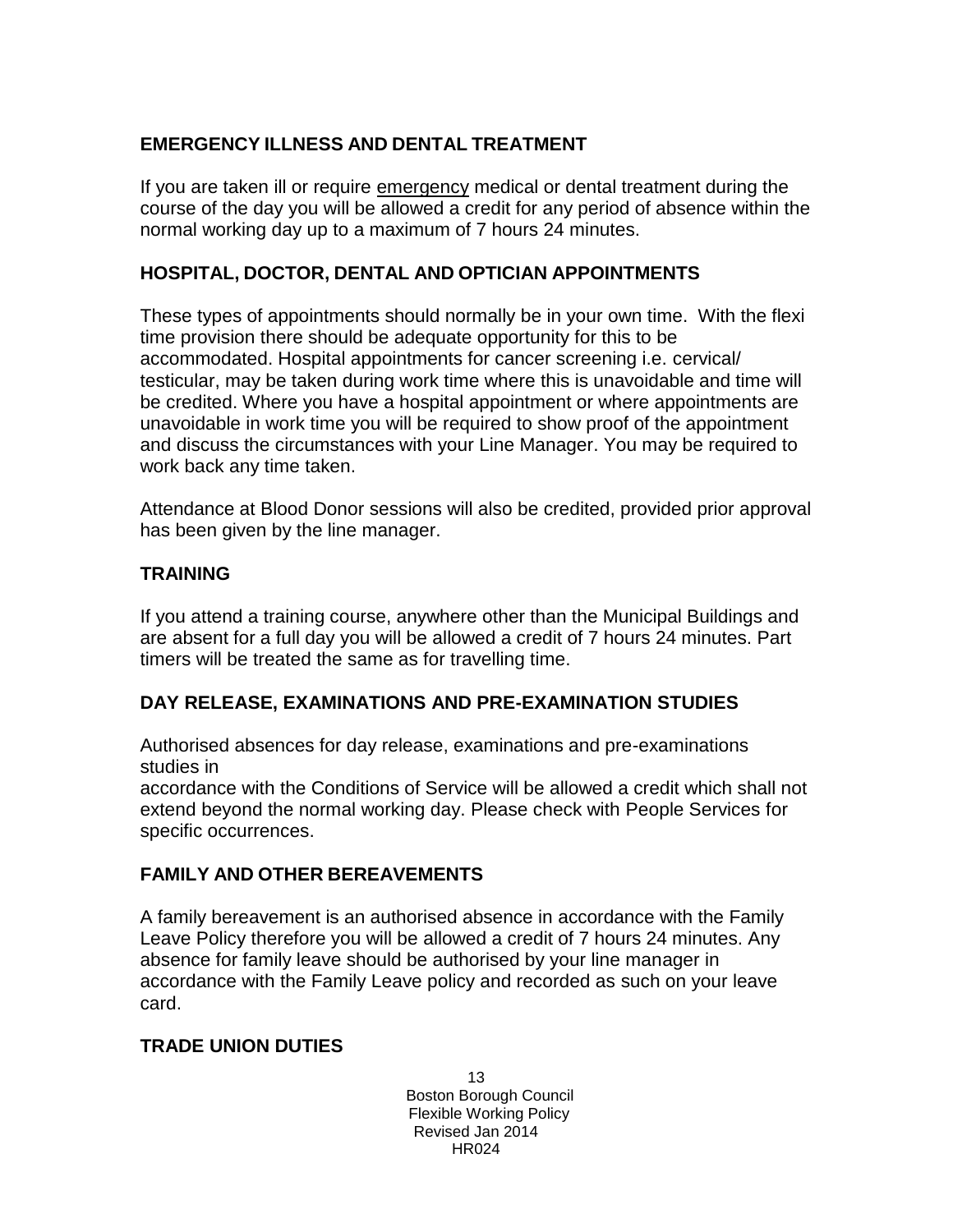The carrying out of appropriate trade union duties will be an authorised absence in accordance with the Conditions of Service Agreement. Representatives must liase with their line manager before absenting themselves from the workplace.

## **WORKING OUTSIDE THE BANDWIDTH**

Where, due to the needs of the service and with the authority of your Director, you are required to work outside of normal flexi times, the time worked may be credited as working time with the agreement of your Head of Service on your flexitime records.

# **ADVERSE WEATHER AND TRAVEL DIFFICULTIES**

It is recognised that employees may in exceptional circumstances experience undue difficulty in getting to and from work because of adverse weather making driving impracticable or due to breakdowns in the public transport system.

any employee who has time off work in these circumstances will either be:- • unpaid or

• paid (taken as annual leave, flexi-leave or expected to make up the time at a later date).

This should be agreed with the relevant line manager.

A Director may agree that employees may leave work early and receive credit for the time of their departure until the finish of the normal working day.

# **MONITORING OF THE FLEXI TIME SYSTEM**

It is the responsibility of individuals to ensure that the recording of their hours of work is accurate. Line managers should be satisfied that their employees are maintaining accurate records and may carry out random audits of flexi time records to ensure the proper maintenance of the system. You may be asked to provide information relating to your records to either your line manager or People Services.

## **Any abuse of the flexi time system will be dealt with under the Authority's Disciplinary Procedure.**

# **EMPLOYEES LEAVING THE SERVICE**

If you are leave the Council whilst working within the flexi scheme you must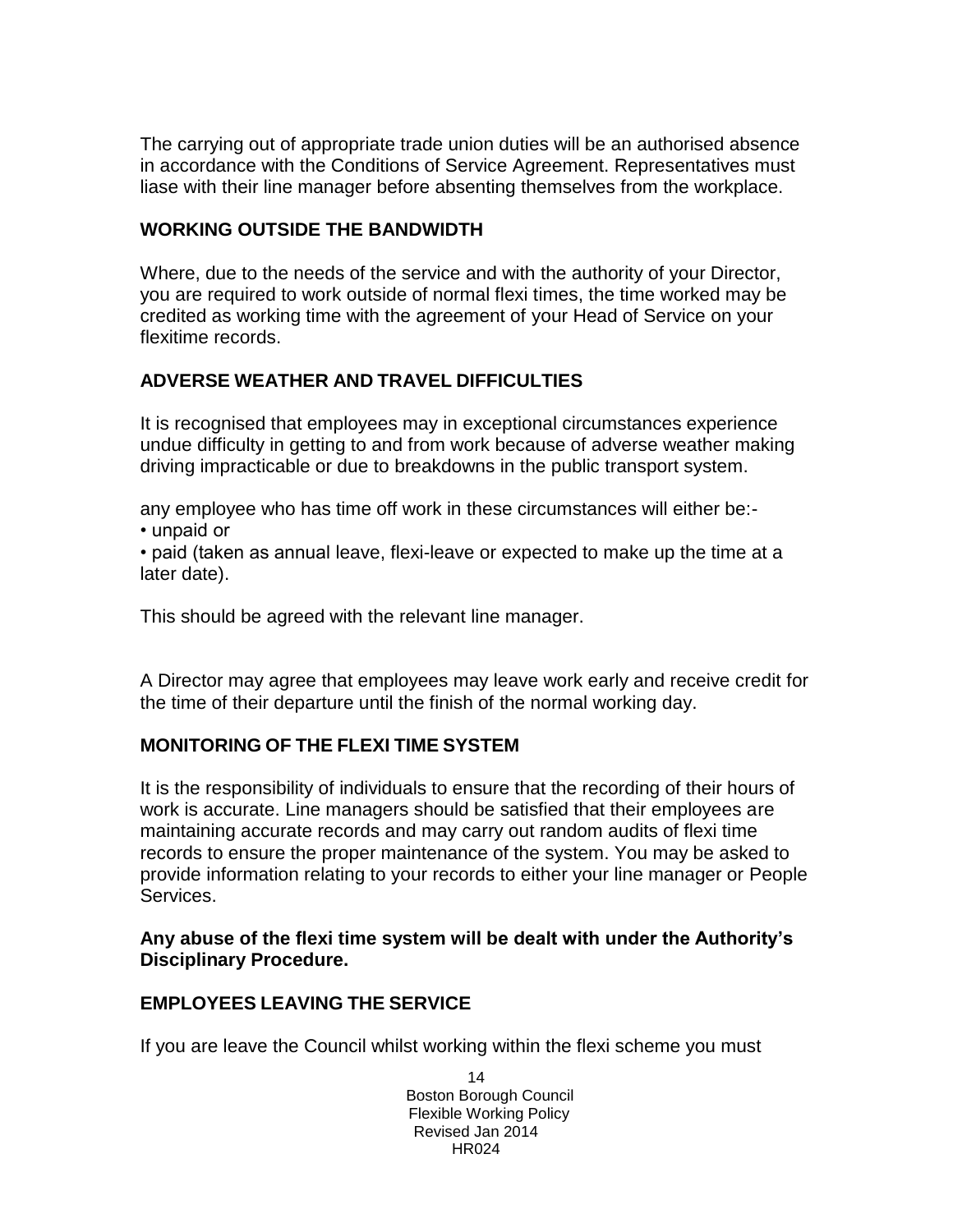ensure that any balance of credit or debit time is cancelled out before leaving the Council's service i.e. your flexi balance should be left at zero.

Any debit time will be deducted from payment of final salary in the same way that annual leave is deducted. Any credit time owed will be lost if not taken.

# **NEEDS OF THE SERVICE**

It may be necessary from time to time for managers to restrict flexible working hours due to needs of the service.

# **ALTERATIONS TO THE FLEXIBLE WORKING HOURS SCHEME**

It may be necessary in light of experience to alter or amend the scheme but you will be informed in advance if there are any changes. The scheme will be altered or reviewed as found to be necessary.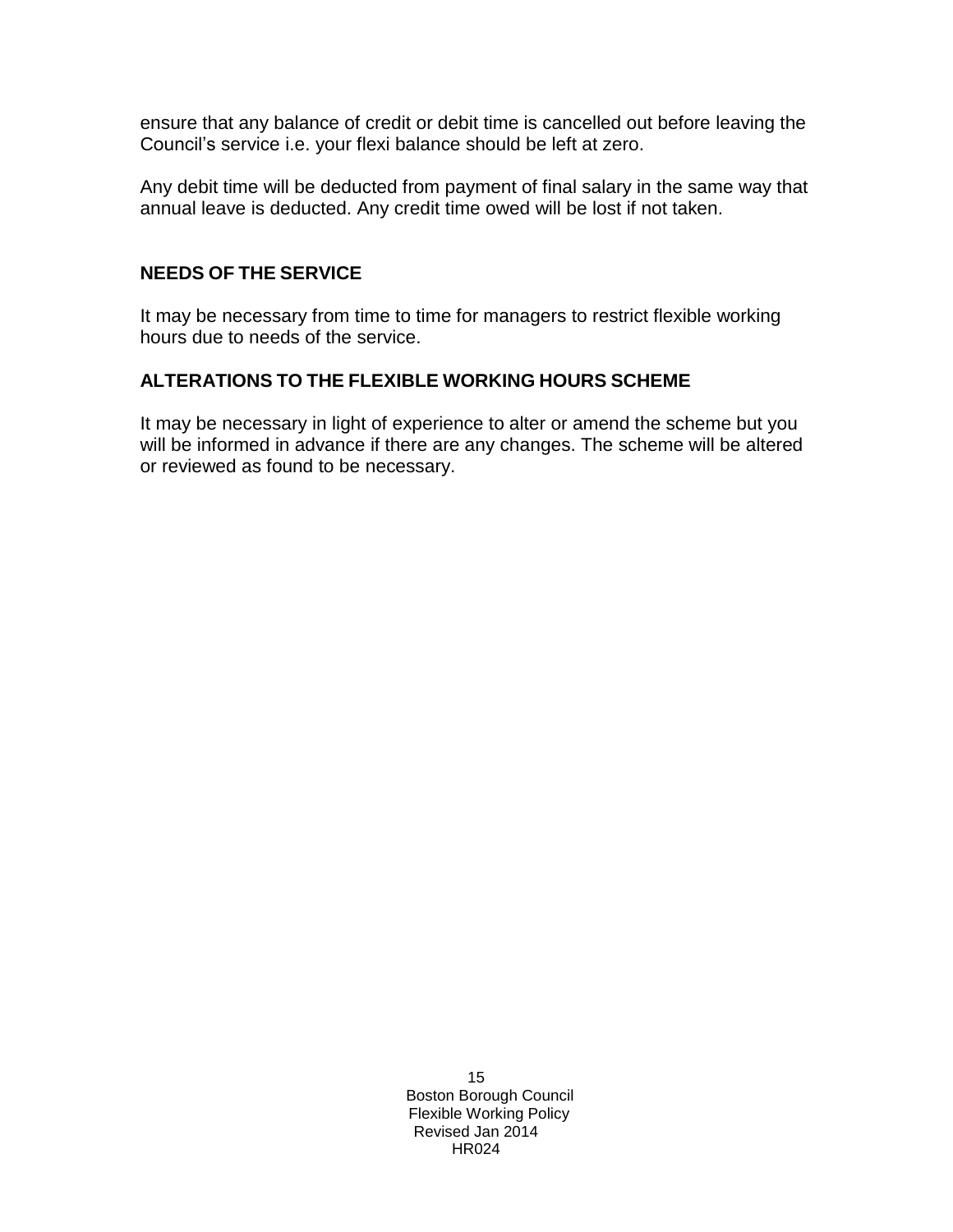### **HOME/TELE OR REMOTE WORKING**

Tele-working is the term used for remote working (i.e. away from the main offices) in a location other than the employees home. Home-working is the term used for employees working in their own home.

For either home, tele or remote working, it is expected that the role will be performed to the same standard that would have been achieved in the traditional work environment. However it is anticipated that flexible working practices will provide more effective and efficient arrangements and reap a number of benefits for both employees and the organisation.

### **SCOPE**

The opportunity for home, tele or remote working has to be open and fair for all. Although some employees will be constrained by their home/work demands, it is the intention that each request to home-work, tele-work or work remotely will be considered on its own merits and in line with the guidelines on the right to apply for flexible working.

Where this consideration is led by the Council, employees will not be unduly forced to change their way of working but should appreciate the business needs of such proposed changes and how this may lead to longer term benefits for the organisation and their work.

### **BENEFITS**

Home, tele or remote working can bring a number of benefits to both the employee and the organisation e.g.:

Savings on travelling time & costs for employees Environmental benefits of reduced travel Increased productivity Increased flexibility for employees over working times Reduction in costs of office accommodation and car parking Improved recruitment and retention of employees

### **APPLICABLE HOME WORKING OPTIONS:**

1. Regular, long term arrangement e.g. permanently working from home or working from home on a permanent basis for 2 days per week.

These arrangements will include a change of contract for employees and are not intended to be a substitute for appropriate child or other caring responsibilities.

2. Ad hoc or emergency arrangements

This will cover occasions when urgent work needs to be completed away from interruptions within the office. Consideration will also be given to supporting employees in this way for short term emergency dependent care, however employees should not unduly put themselves under pressure to work when other responsibilities make this impossible. The Council's Family Leave policy provides options for family emergencies.

These two situations are different and should be treated as such.

### **CONSIDERING HOME WORKING**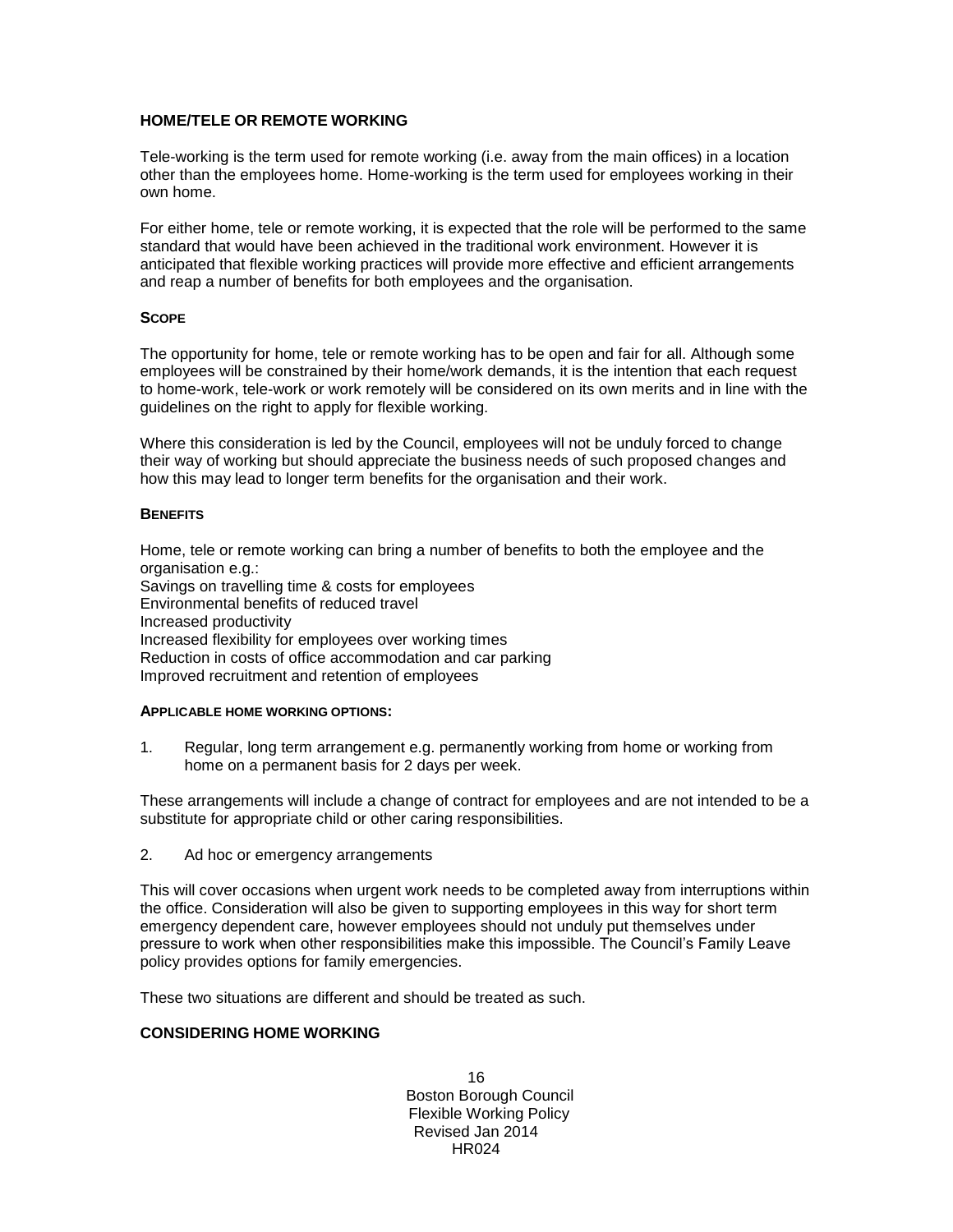If employees want to consider home working they might wish to ask themselves the following questions:

- Do you have a high degree of self-discipline?
- Do you have good communication skills?
- Are you able to manage your workload without supervision?
- Would working with minimal social contact bother you?
- Do you have good time management skills?
- Could you manage to separate your work and domestic responsibilities?
- Do you have somewhere suitable at home to do work without interruptions?
- Do you have adequate IT skills in order to maximise the use of technology?
- Do you think your job is suitable for home working?

### **CONTRACTUAL VARIATIONS**

Where agreements are made to work from home on a full or part time basis, a variation in contracts will be required to ensure that the following aspects are clear:

- place of work
- procedures for reporting to the office
- Expenses and allowances
- Provision of equipment & support arrangements
- Insurance
- Holiday, sick and other leave arrangements
- Procedure if the home worker or manager wishes to return to office working

However, either party (the Council or the employee) may terminate the agreement with 6 months notice. This flexibility will allow individuals and the Council to remain flexible in the event of personal or organisational changes.

### **COMMUNICATIONS**

Employees working at home or remotely must be contactable by telephone during their normal designated working hours. They should notify their manager if for any reason apart from tele working they are unavailable for a short period.

All home workers should attend monthly team meetings which will be at one of the Council buildings in Boston. It is also anticipated that those employees working from home on a regular basis will attend the office for at least part of one day per week in order to update on important issues, to respond to post and to attend meetings as required. No travel allowance will be paid for attending such meetings. In is anticipated that this requirement may be reduced in the future with advancements in technology such as document image processing.

Managers with employees working from home should ensure that they are sent appropriate information electronically e.g. Chief Executive's Bulletin.

### **WORKING HOURS**

If employees wish they may continue to operate the normal flexi time system, however agreements on recording time and hours to be worked should be agreed at the outset with line managers. It is important to be able to maximise the flexibility afforded to employees but also to ensure that service delivery does not suffer.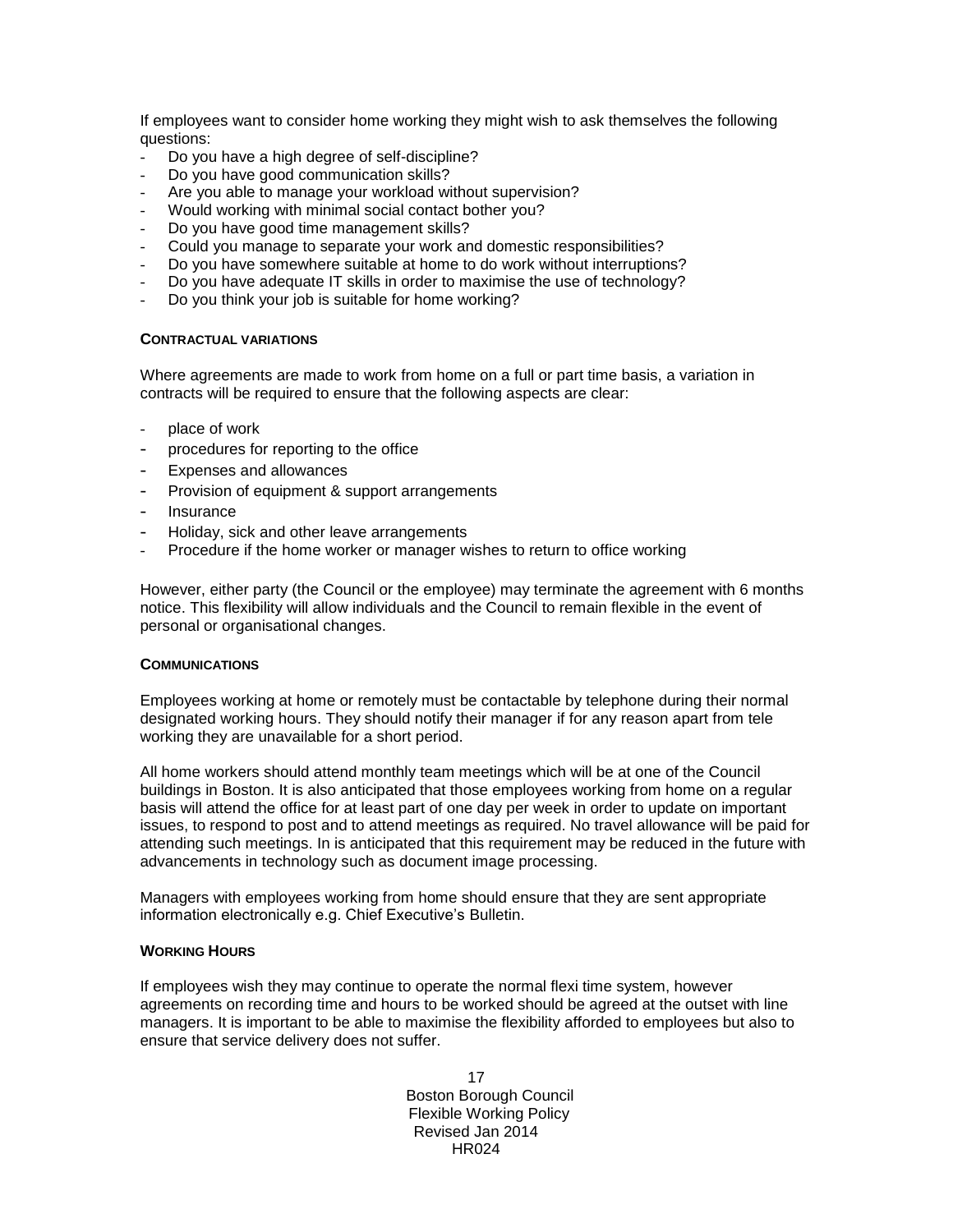It is also important to focus on the outputs of employees working from home rather than the inputs therefore if work targets are achieved, the pattern of work (within reason) should not be a problem. However, employees should ensure that they do not abuse the trust of the Council within these arrangements and any abuse of the arrangements will be dealt with under the Disciplinary Procedure.

Where employees have specific obligations outside of normal hours e.g. those who need to be contactable in the out of hours procedure should be contactable on their mobile phones as normal. A copy of the Out of Hours procedure is given to every relevant member of staff.

Recording working time is a condition of this scheme.

Employees should also be aware of the Working Time Regulations (1998) and have a responsibility to abide by its stipulations.

### **TRAINING & DEVELOPMENT**

Those employees working from home will have the same access to training and development opportunities as other employees and are subject to the Council's appraisal process – Employee Development Review.

New employees should receive an effective induction into the organisation which may include spending some time initially, office based, in order to familiarise themselves with the organisation and colleagues.

Employees will be obliged to attend the workplace for training and development activities.

### **COSTS/EXPENSES**

Employees will be required to meet any additional expenditure in the performance of their duties at home such as additional heating and electricity costs. The Council will not reimburse any such costs. Travelling expenses from the work base to the main offices will not be reimbursed. However travelling costs incurred in attending external locations will be paid in accordance with the rules for claiming travel expenses for work purposes.

Consumables such as paper will be purchased by the Council.

### **COLLECTIVE BARGAINING/EMPLOYMENT RIGHTS**

Those employees working from home have the same rights as other employees and access should be available, via telephone or email to communicate with union representatives. Trade union representatives will continue to be afforded reasonable time off for union activities but should be mindful of the need to conduct most business with members who work from home by email or telephone unless the employee chooses to visit the representative at the place of work.

#### **WORK PERFORMANCE**

Clear and achievable targets for work should be agreed at the outset and updated regularly. Line managers are responsible for monitoring and reviewing these targets and general performance with their employees.

### **DATA PROTECTION**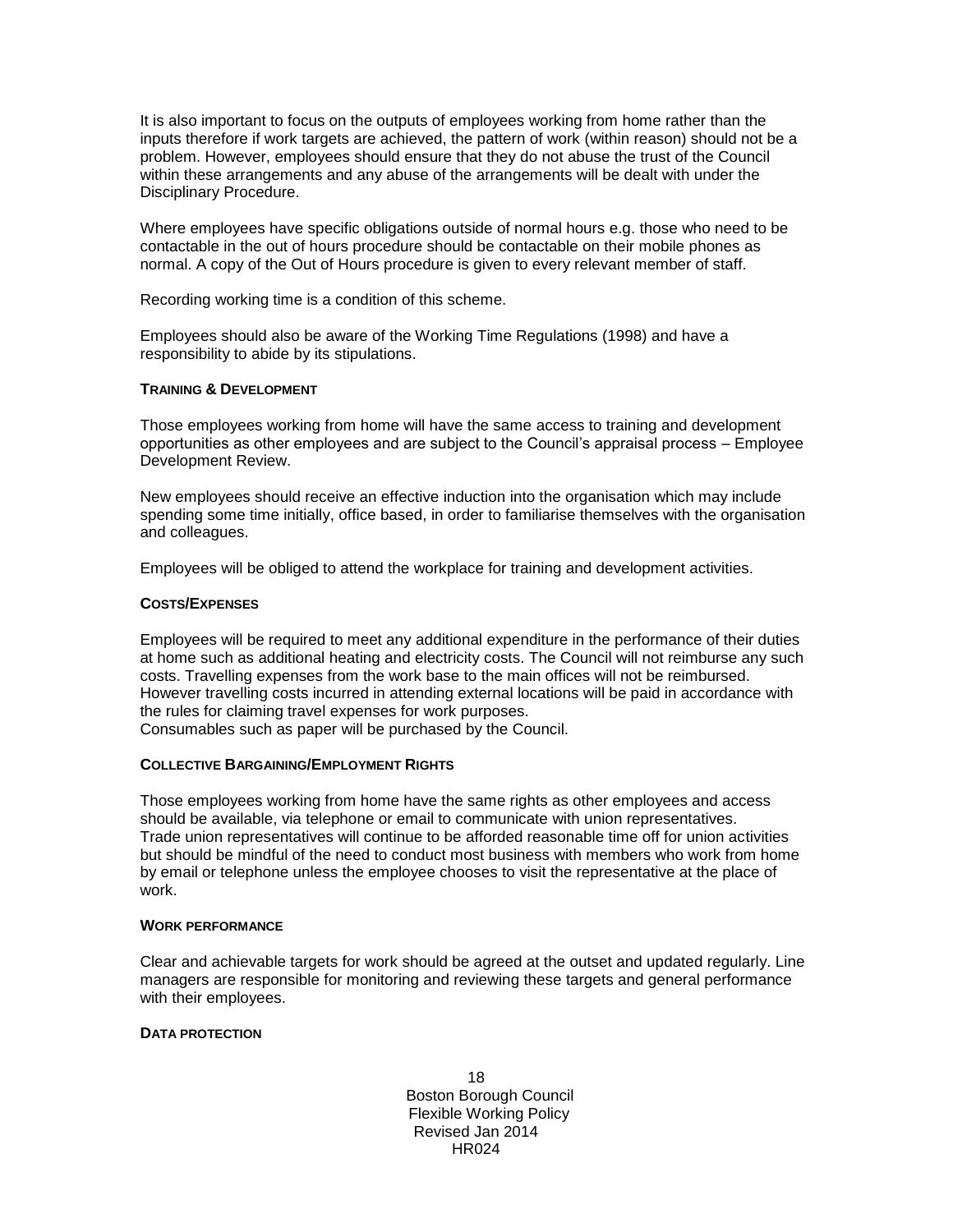BBC is responsible for taking the appropriate measures to ensure the protection of data used and processed by home workers for work purposes.

All home workers should be advised of rules concerning data protection and it is the home workers responsibility to comply with the Council's policy on data protection and ensure that other household members do not have access to personal data and must ensure that appropriate security measures are in place.

Simple and clear IT policies should be in place to ensure that systems and data transfer remains secure.

### **PRIVACY**

Employees who are using their homes for working have a right to privacy out of hours and to be able to separate their working and home lives. Times when they can and when they cannot be contacted on work issues should be agreed subject to emergency planning responsibilities and out of hours arrangements.

#### **EQUIPMENT – PROVISION AND SECURITY**

Boston Borough Council are responsible for providing, installing and maintaining the equipment necessary for regular home working and covering the costs directly caused by the work such as hardware, software and communications. The employee is expected to take good care of any equipment and not to use it for personal use unless expressly authorised nor to collect or distribute illegal material via the Internet and the employee must abide by the IT, Email and Internet security policies in force at the time.

### **Normal provisions are likely to be:**

Mobile phone for work Standard PC or laptop (capable of being linked to the Council's network (email and Internet as a minimum) **Printer** Suitable chair

#### **Optional provision:**

Separate phone line for work Fax machine/facility Suitable desk Broadband Internet access

Additional/special equipment will be provided where employees have special requirements e.g. arising from disability.

Employees will be consulted about the timing of installation work and the positioning of equipment.

All equipment must be used in accordance with the Council's policies including IT policies.

Employees who have a personal computer at home should not use this for work at present, although this option will be explored in the future.

Employees should not use or download personal software onto equipment provided by the Council.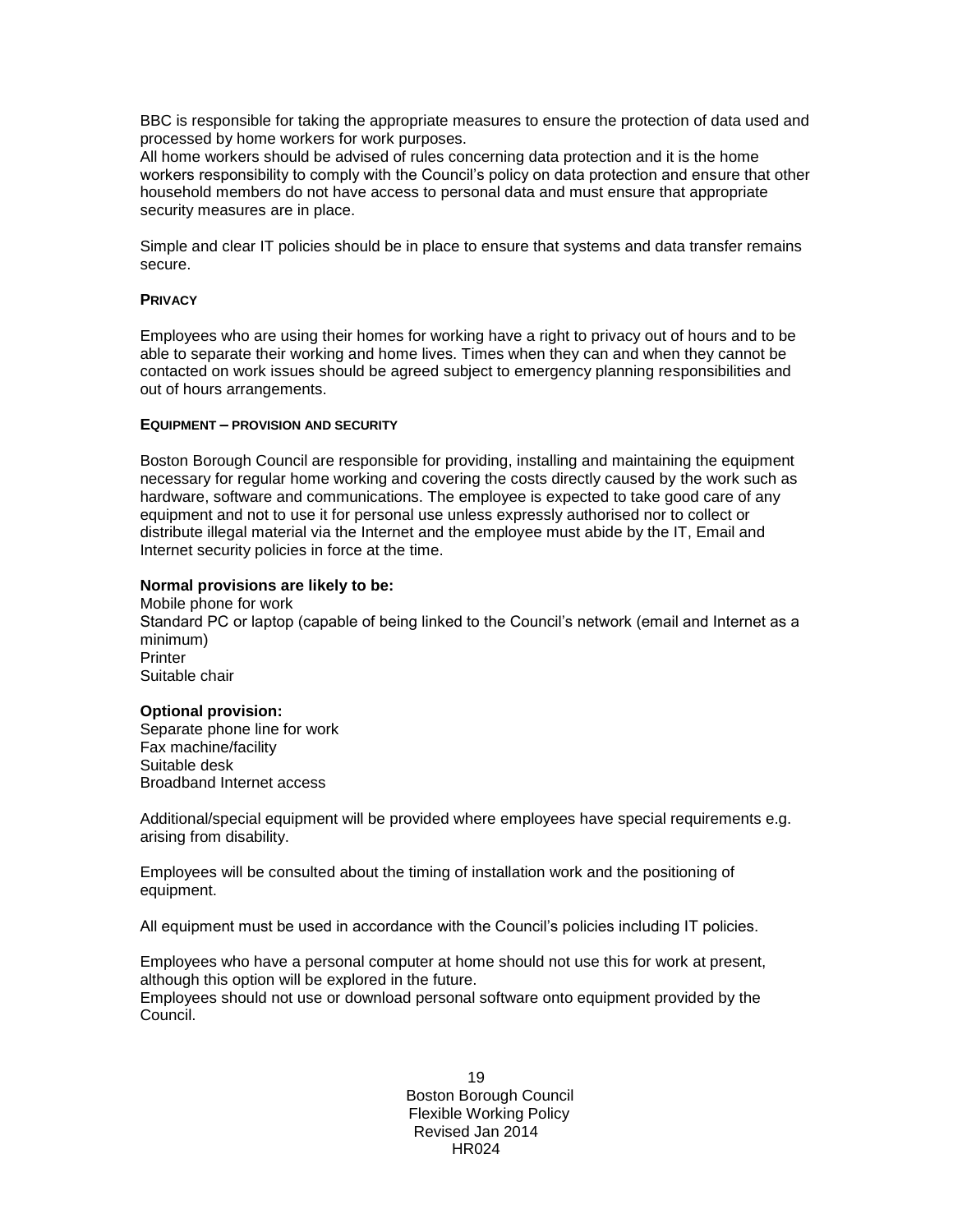All equipment provided by the Council for use by home workers remains the property of the Council and will be security marked. Arrangements will be made to recover the equipment if the employee leaves the Council, moves to a job that doesn't involve home working or if the home working agreement is terminated.

### **HEALTH AND SAFETY**

This policy is supplemented by guidance notes to assist employees and managers in managing the health and safety of those people working from home.

Employees should take reasonable care of their own health and safety and that of others who may be affected by what they do. The home worker is responsible for reporting all employment related hazards to their own and other's health and ensuring that proper fire precautions, clear emergency exit routes exist.

In the case of home/remote workers, employees should carry out a self assessment of risks from work activities carried out at home or remotely, provided they have been trained to do so. This should be done prior to an agreement being made to give managers sufficient information to allow them to make a decision on whether home working is suitable. This should be done in conjunction with the form at Appendix 1.

Boston Borough Council will ensure that all the equipment provided is appropriate to the job and, where necessary, training on its use is provided. All electrical goods will comply with existing safety regulations and the employer is responsible for checking compliance. Domestic electrical systems are the home workers own responsibility.

Particular care should be taken to ensure that Display Screen Equipment Regulations are complied with.

Employees should not invite clients or members of the public to visit at their homes and must not give out private addresses or telephone number to clients or members of the public. Meetings with colleagues should not be held in employees' homes.

It is important that employees operating home/tele or remote working continue to be aware of stress at work and discuss issues with their managers as they arise. Risk assessments should include assessing the risks of stress associated with the job and the working conditions.

### **TAX**

Equipment can be provided at home to home-workers without a taxable benefit arising providing there is a genuine business need for the equipment.

Home-workers are not usually subject to business rates for Capital Gains Tax (i.e. when a house is sold) but it is better to avoid having a room that is used exclusively as a workspace unless this is used already for home use e.g. Study.

#### **INSURANCE**

The Council provides limited insurance for Council owned equipment located in a workers home. Theft or damage must be reported immediately.

Home-workers and the Council will be insured against any legal liability which may arise as a result of an employee engaged in working from or at home on Council business. Cover will be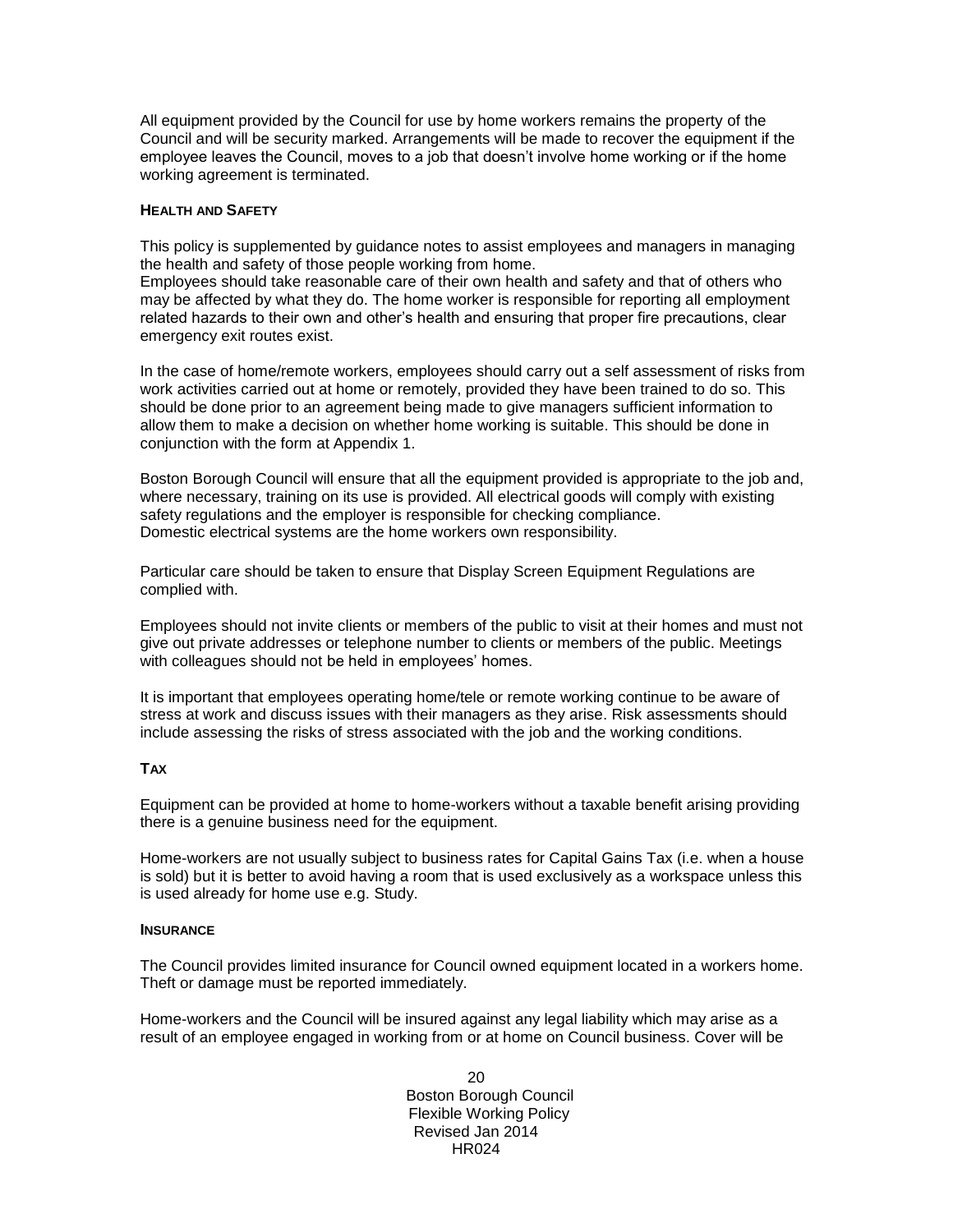provided under the Council's Employers Liability arrangements, as long as the following conditions have been met.

- Equipment provided by the Council is checked at appropriate intervals
- Appropriate risk assessments have been carried out of the workplace
- Guidance is provided to employees on health & safety
- Insurance certificate displayed in the work area

Home-workers should tell their insurers (contents and buildings) that they will be working at home.

Home-workers should tell their mortgage company or landlord that they will be working at home.

Employees may be asked to provide documentary evidence to confirm that all of the necessary arrangements are in place.

### **MOVING HOUSE**

If an employee is planning to move house whilst employed as a home/tele or remote worker, the Council will need to assess that the new property and working environment are suitable to continue with the current arrangements. Should the location of the property prevent the employee and the Council from continuing with the arrangement i.e. moving house some distance which makes regular visits to and from the employees home impractical or impossible, consideration will be given to terminating the arrangement.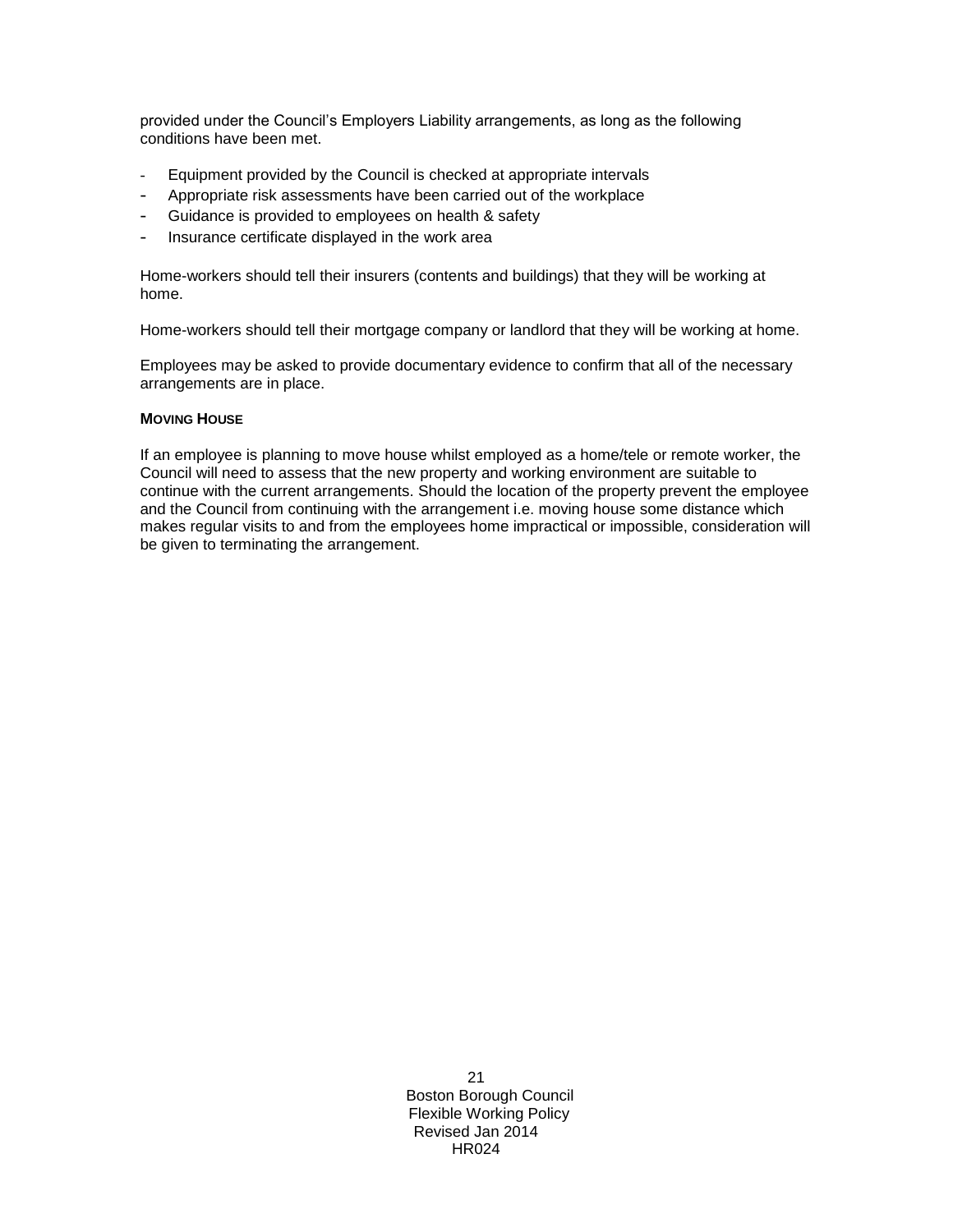### **Appendix 1**

#### Home/Tele working Assessment Sheet

This form is to help determine the potential for employees to home and/or Tele-work. The form should be completed by the employee and the manager separately and a meeting should then be arrange to review whether an assessment can be agreed. The results are not binding and the final decision as to whether or not you can be home based rests with your Head of Service.

| Employee's name:                                                                                 | Manager's name:                                                                                                           | - 5                                                                |
|--------------------------------------------------------------------------------------------------|---------------------------------------------------------------------------------------------------------------------------|--------------------------------------------------------------------|
| Assessing the suitability of you and your job for home/tele-working                              |                                                                                                                           | Score from $1 - 5$ depending<br>on the answer to each<br>statement |
| There are systems in place to measure your contribution by what you produce.<br>1.               |                                                                                                                           |                                                                    |
| Arrangements can be made to assign work to you on a systematic basis.<br>2.                      |                                                                                                                           |                                                                    |
| You can manage your work without continual supervision.<br>3.                                    |                                                                                                                           |                                                                    |
| You can plan and structure your working day.<br>4.                                               |                                                                                                                           |                                                                    |
| 5. You can motivate yourself to meet the demands of your role when working away from the office. |                                                                                                                           |                                                                    |
| 6.<br>from the office.                                                                           | You and your manager can ensure (so far as is reasonably practical) your health, safety and welfare when working away     |                                                                    |
| systems you need to be able to do your job properly.                                             | 7. You are reasonably competent in using technology to manage information and communication and you can access the        |                                                                    |
| 8. Your role allows you to be out of the office for some of the working week.*                   |                                                                                                                           |                                                                    |
| The cost of home/tele-working is favourable to the cost of traditional work methods.<br>9.       |                                                                                                                           |                                                                    |
| necessary for you to be at work within pre-determined hours to maintain service delivery)        | 10. The impact on colleagues and service delivery of your absence from the office can be managed successfully (i.e. is it |                                                                    |
|                                                                                                  |                                                                                                                           | Total:<br>/50                                                      |
| $\sim$ $\sim$ $\sim$ $\sim$                                                                      | Percentage (multiply total by 2):<br>$\sim$                                                                               | $\%$                                                               |

\* It is important to consider at this stage what percentage of time must the post holder be physically present at the workplace ( other than for weekly visits and team meetings).